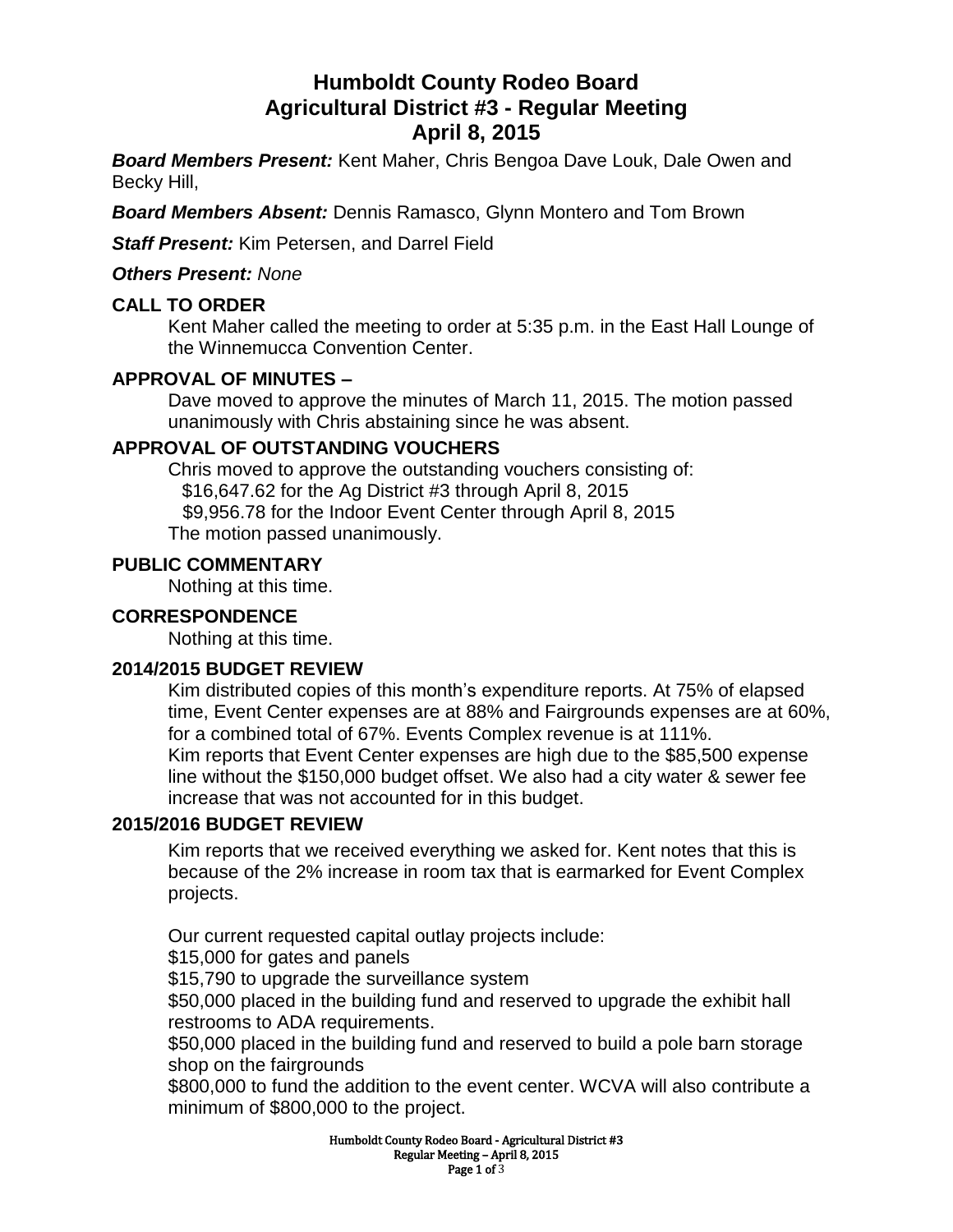Kim and Kent note that the Administrator and Commissioners seem to understand the need for improvements to the Events Complex as more communities are competing for events.

Kent will also present a plan at the next WCVA meeting which may save us on some money on the Event Center expansion. The plan involves hiring a Construction Manager for the project and receiving a guaranteed maxim price for the project. Kent notes that this has worked well on the Hospital expansion.

# **WINNEMUCCA EVENTS COMPLEX (WEC)**

Kim reports that the swamp coolers are up but we are having trouble with the installation. It seems that every step taken leads to another problem to fix. He notes that we are working hard to have them working by graduation.

# **EVENTS UPDATES, REPORTS AND SCHEDULING**

a. Ranch Hand Rodeo

Kim reports that we are still receiving bills for the event but should break even on the event.

The board discussed the possibility that the Bull Show portion may not be the best use of our resources before and during the event. Kim notes that the Horse Sale is still strong but we are not receiving the visitors we thought we would with the Bull Sale.

Kim reports that JJ Goicoechea has volunteered to assist in the Bull Sale event. Chris comments that the program guide with the pedigree information on each bull is essential in today's market. He comments that most buyers will only show interest with the correct information available.

b. SSIR

Dale reports that planning is proceeding despite being short of major sponsor money.

Kent comments that many events are still suffering from the poor state of the economy. Many people are just not spending money the way they once did.

# **FAIRGROUNDS REPAIRS & MAINTENANCE**

Kim reports that Nuffer is finishing the fence in front of the State fence between the Events Complex and the Freeway. Our employees are also spraying weeds and cleaning up the property.

Kim also notes that he has turned in the required paperwork on the I-80 accidents following the recent Ranch Hand Rodeo. Kent comments that the Statute of Limitations allows 2 years in such cases. So it may be some time before we see the insurance recommendations.

Dave asked that the 4-H barn be cleaned before the next scheduled livestock judging event on April 24, 2015.

# **INFORMATION, PROPOSALS AND/OR REQUESTS BY BOARD MEMBERS OF STAFF FOR CONSIDERATION AT FUTURE MEETINGS**

None at this time.

# **PUBLIC COMMENTARY**

No public was present at the meeting.